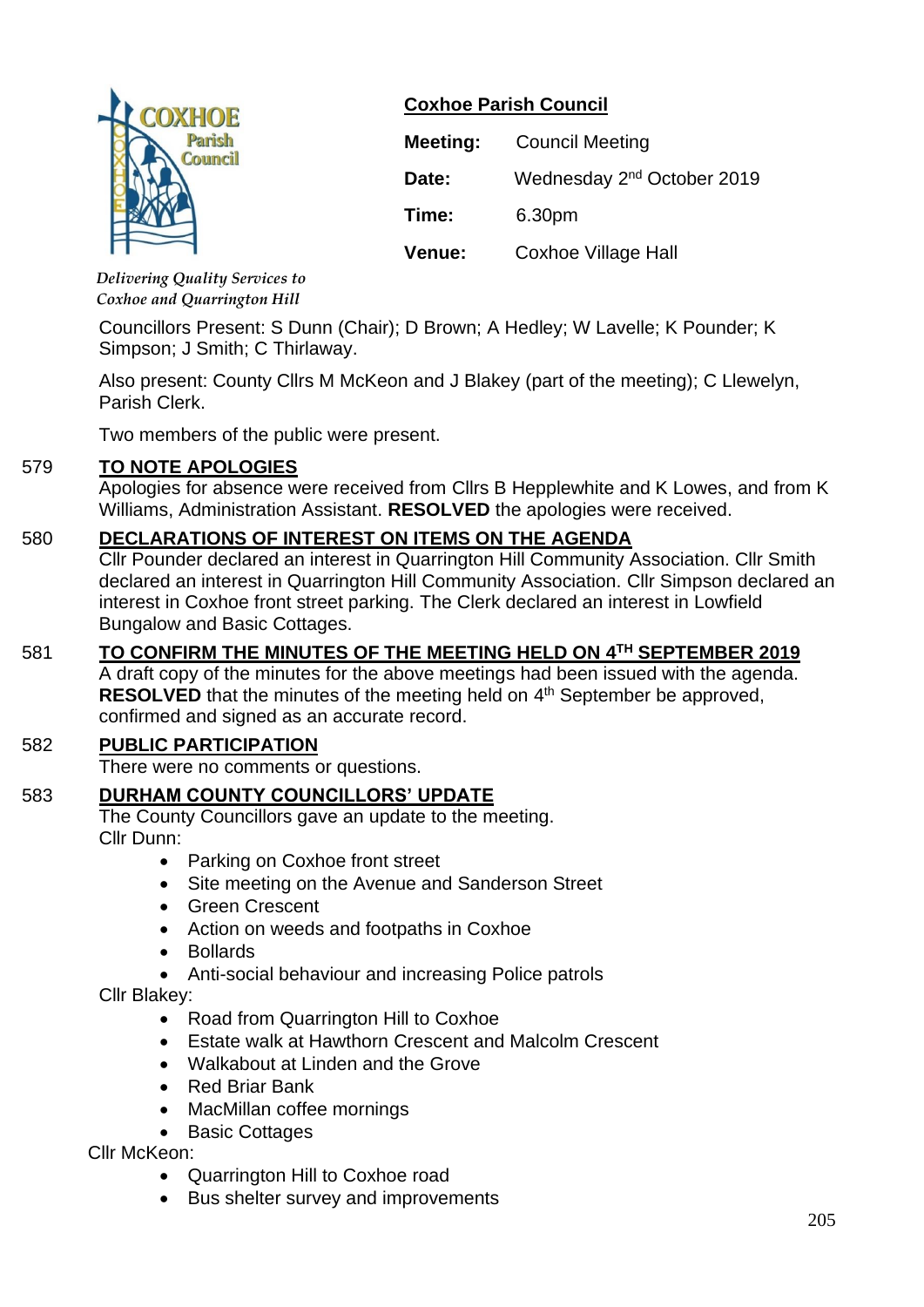## **Bus services**

Cllr Hedley said that cycle lanes need repainting and that there are problems with speeding on the road from the front street to the Limes. **RESOLVED** the information is noted.

# 584 **COUNCILLORS' REPORTS OF THEIR ATTENDANCE AT MEETINGS/EVENTS ON BEHALF OF THE PARISH COUNCIL**

None.

## 585 **LAND/BUILDINGS/OPEN SPACES**

The Clerk had circulated reports with the agenda.

## Cricket Ground

Cllr Lavelle is developing bids for the Area Action Partnership and the County Durham Community Foundation. The Administration Assistant is developing a bid to Durham Football Association and the Clerk is developing a bid to Ballinger Trust. Bids are for the outfield.

The Chair presented a Standing Order 7a resolution to reverse the Council's previous decision to hold a competition to name the ground, following the sad death of the Chair of the cricket trustees. It was **RESOLVED (A)** to name the cricket field after Shaun Henderson.

It was **RESOLVED** (**B)** to note the report and endorse activity.

Quarrington Hill Environmental Improvement Scheme

The Clerk had sent a report. The following were **RESOLVED:**

**(C)** to note the report and continued activity.

**(D)** The Parish Council prefers a licence linked to a term; Cllr Pounder and the Clerk to discuss.

**(E)** The Sculptor has discussed with the Clerk an increase to the costs as there has been a delay; this to be discussed with him by Cllr Pounder and the Clerk.

## Request for easement Lowfield Bungalow

Cllr Dunn said that following receipt of the letter from the resident's Solicitor, the Parish Council is still seeking advice from the county council, as the Clerk has declared an interest. **RESOLVED (F)** the information is noted.

## Land adjacent Quarrington Hill Community Centre

The Clerk had sent a report; not all the land is registered. **RESOLVED (G)** The Clerk to continue activity in relation to proceeding with the purchase.

## Quarrington Hill Churchyard

Cllr Dunn said he had visited the site with interested parties including a geologist who is mapping old mineworking onto current topography. By agreement with the Parochial Church Council there may be digging to establish whether or not movement is taking place. It is hoped that within six months information will be available. Cllr Pounder asked for information for residents, Cllr Dunn said he could write an update for the website. It was **RESOLVED (H)** the information is noted.

## Old School Site

The Clerk and Chair had met with the County Council's Housing Manager and Believe's Lead Officer. A meeting is to be arranged with them and the developer. Cllr Dunn advised that further advice is to be sought through the County Council to protect Parish Council interests and assess value for money. Discussion took place about placing covenants on land to ensure for example local people have first access to housing provision. The following were **RESOLVED**:

**(I)** activity to date is endorsed.

**(J)** the Clerk to talk to the developer about the Village Hall and Co-op car parks and the GP surgery.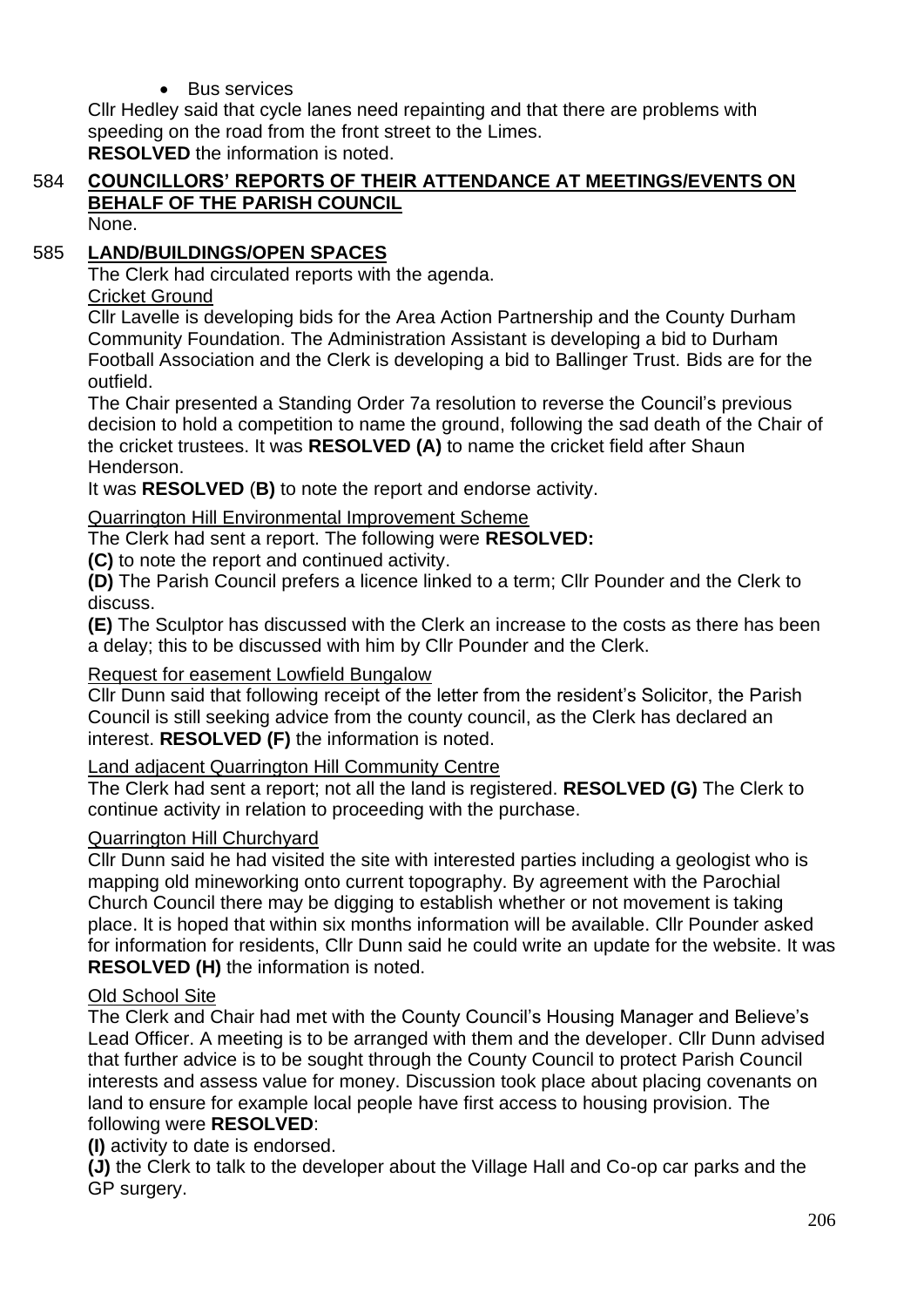**(K)** the Council will put aside a budget for advice if necessary up to £1,000.

**(L)** authority is delegated to the Clerk, Chair and Vice Chair to continue explorations.

## Basic Cottages

The Clerk had declared an interest and withdrew from the meeting. The Vice Chair took over minute taking for this item.

Groundwork is continuing consultation with residents. The Parish Council discussed working with the Paving Factory who will benefit from work done and parking. There is no benefit in selling land to the Paving Factory. Discussion took place over dumpy bags and pallets on the Parish Council land. The following were **RESOLVED:**

### **(M)** the update is noted.

**(N)** the Clerk to request removal from the Parish Council land of any signs and pallets and is authorised to fund removal of dumpy bags containing rubbish from the land. **(O)** recent flooding in the area is noted.

It was further **RESOLVED (P)** the information and reports are noted.

The Clerk returned to the meeting.

## 586 **PARKING AND TRAFFIC**

### Quarrington Hill parking proposals

The Clerk had circulated the County Council's parking proposals. Residents and Councillors gave information on the issues. Cllr Dunn said this is the first stage of looking at the issues in the village and that issues are likely to arise as part of parish planning. It was **RESOLVED (A)** the Clerk to advise the County Council that the Parish Council supports the proposals.

### Quarrington Hill traffic

Cllr Pounder had sent a report including issues with tractors and that at Red Briar Bank the Police have said they cannot enforce a ban on heavy goods vehicles. Cllr Dunn said these issues are best raised through parish planning. Discussion took place on the issues. **RESOLVED (B)** the report is noted.

## Coxhoe parking

Cllr Dunn said that parking restrictions have been approved by the County Council and are to be enacted soon. **RESOLVED (C)** the information is noted.

## 587 **FINANCIAL MATTERS**

Finance Report, Bank Reconciliation and Payment Schedule

The Clerk had circulated the Finance Report with the agenda, and the bank statements, reconciliations and cashbooks were passed round.

**RESOLVED (A)** the bank balances and reconciliations to 23<sup>rd</sup> September are noted.

**RESOLVED (B)** the employee hours and employer costs are noted.

The payments below were submitted for approval.

| N <sub>0</sub>          | $\alpha$ ) October 1 $\alpha$ metrics Due.<br>Payee | <b>Description</b>                          | <b>Amount</b> |
|-------------------------|-----------------------------------------------------|---------------------------------------------|---------------|
|                         | Staff                                               | <b>Salaries</b>                             | £3809.93      |
| $\overline{2}$          | <b>NEST</b>                                         | Employer & Employees' Pension Contributions | £213.05       |
| 3                       | <b>HMRC</b>                                         | <b>Employer Liabilities</b>                 | £818.80       |
| $\overline{\mathbf{4}}$ | Vodafone                                            | 3 x mobile phones                           | £75.00 $est$  |
| 5                       | <b>BT</b>                                           | Landline & internet                         | £50.64        |
| 6                       | Mastercopy                                          | Remote Billing                              | £141.39       |
| 7                       | <b>SE Landscaping</b>                               | <b>Grounds Maintenance Contract</b>         | £884.90       |
| 8                       | <b>ITC</b>                                          | Sophos internet Security for September      | £6.00 $est$   |
| 9                       | Viking                                              | Stationery and stamps                       | £87.20        |
| <b>10</b>               | <b>Auckland Castles</b>                             | Inflatables                                 | £500.00       |

a) October Payments Due: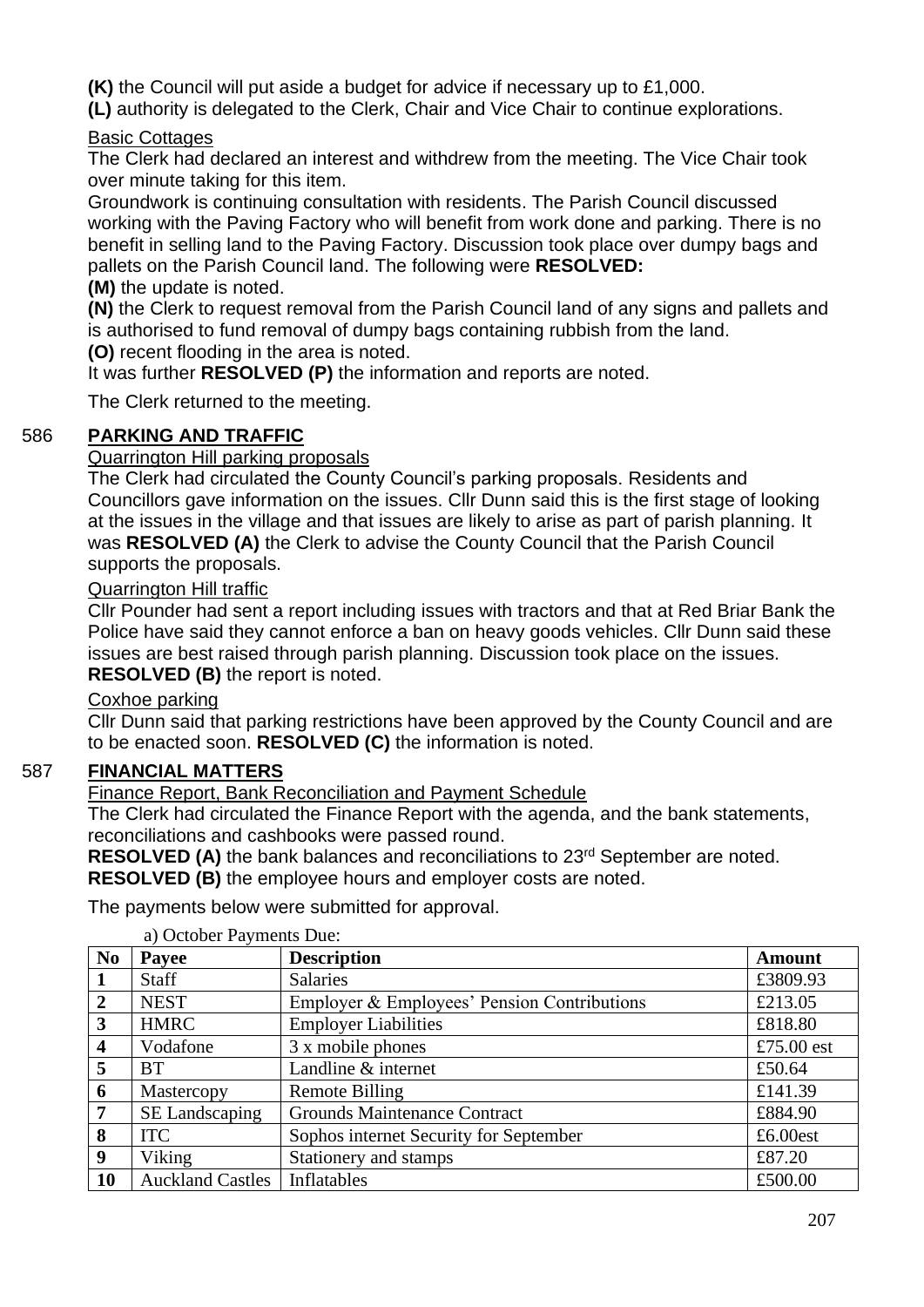| Coxhoe Village<br>Hall | Venue Hire 11.07.19              | £60.00  |
|------------------------|----------------------------------|---------|
| Coxhoe Village<br>Hall | Venue Hire June – Sept playgroup | £375.00 |

#### Please note prices are gross, where VAT applies.

#### b) Payments already made and brought to Council for noting:

| N <sub>0</sub>          | <b>Description</b><br>Payee |                                       | <b>Amount</b> |
|-------------------------|-----------------------------|---------------------------------------|---------------|
|                         | <b>UK Wristbands</b>        | Fireworks wristbands                  | £128.99       |
|                         | Amazon                      | <b>BT</b> Telephone                   | £46.93        |
| 3                       | Post Office                 | <b>Stamps</b>                         | £7.00         |
| $\overline{\mathbf{4}}$ | Health & Safety             | Health & Safety Poster for Youth Club | £10.20        |
|                         | Executive                   |                                       |               |
| 5                       | Lloyds                      | Monthly account charge                | £3.00         |
|                         | <b>ITC</b>                  | Scan issues                           | £48.00        |

Please note prices are gross, where VAT applies.

## **RESOLVED (C)** the payments are noted and approved.

The Clerk had included in the report that the Parish Council has received a VAT return of £2,628.69. **RESOLVED (D)** the information is noted.

### Budget

The budget document had been circulated with the agenda. The Clerk advised she will present more detailed information on the budget position and the staffing budget position to both the Human Resources and the Events, Environment and Finance Committees. The Clerk advised of potential budget overspends on bank charges, membership and subscriptions, and to rearrange the youth expenditure as presented in the budget document. It was **RESOLVED (E)** the budget is noted.

## VAT Registration

The Clerk had circulated a report with the agenda. The following were **RESOLVED**: **(F)** Council notes the report and that the Clerk will register the Council for VAT if the threshold is reached and take the action appropriate for the Council in respect of VAT. **(G)** The Clerk is delegated to pay for advice if she deems it necessary.

## Avast licences

The Clerk had sent a report about the ten Avast licences which came with the cyber-crime insurance policy.

**RESOLVED (H)** the Clerk to issue Avast licences to Councillors.

## Salt bin SLA

Cllr Dunn declared an interest as County Councillor. The Vice Chair chaired the meeting for this item.

The Clerk had circulated a report with the agenda. The proposed Service Level Agreement from the County Council is to replenish ten salt bins through the parish this winter at a total cost of £290. It was **RESOLVED (I)** the Parish Council approves the Clerk to sign the SLA at £290.

Cllr Dunn resumed the Chair.

It was **RESOLVED (J)** that the reports on financial matters are noted.

## 588 **ANNUAL ACTION PLAN REVIEW AND THREE YEAR BUDGET AND ACTIVITY PLANNING**

The Clerk had circulated a report with the agenda. The following were **RESOLVED**: **(A)** the report is noted.

**(B)** item four to be removed from 2019/20 action plan.

**(C)** the Council wants to look at reasonable capital allocation in its forward planning for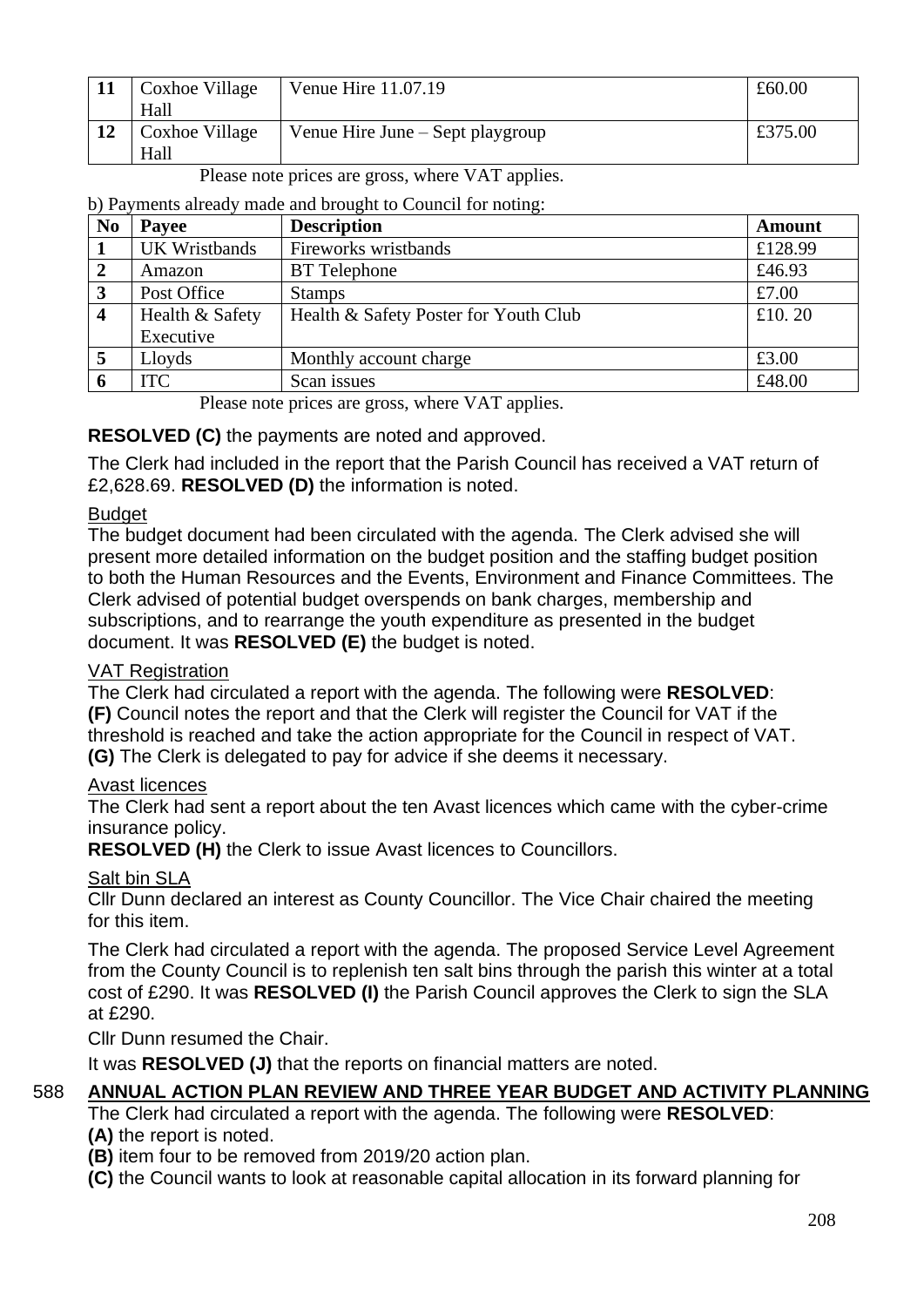Coxhoe Churchyard, village greens, King's Wood and the green next to Bower Court. **(D)** the Council will consider 'future proofing' IT and the potential for paper free operation. **(E)** Councillors to advise the Clerk of anything else they would like to suggest for forward planning.

## 589 **RECEIPT OF COMMITTEE MINUTES**

The Clerk had circulated the minutes of the following meetings:

- a) Draft HR Committee minutes 17<sup>th</sup> July 2019
- b) Draft Youth Strategy Group minutes 20<sup>th</sup> June 2019

c) Draft Events, Environment and Finance Committee minutes 9th September 2019.

It was **RESOLVED** all the committee minutes are noted.

## 590 **COXHOE VILLAGE HALL LEASE**

It was **RESOLVED** that correspondence in relation to the lease was noted.

## 591 **PARISH PLAN 3**

The Clerk advised that meetings are still to be arranged. **RESOLVED** the Clerk to arrange the first meeting with all welcome in Coxhoe Village Hall with Durham Community Action and arrange a further meeting at Quarrington Hill.

## 592 **AGREEMENT OF PARISH COUNCIL POLICIES**

Quarrington Hill Allotments Tenancy Agreement

The Clerk had sent a draft tenancy agreement with the agenda, based on the National Association of Local Councils template. It was **RESOLVED**:

**(A)** the draft tenancy agreement is approved.

**(B)** the approved tenancy agreement to be sent to all tenants this month for information ahead of renewal and rent payments due on 1<sup>st</sup> January 2020.

### 593 **FIREWORKS DISPLAY**

A report and updated budget was sent with the agenda. The Clerk advised that the Safety Advisory Group process was completed. It was **RESOLVED**:

**(A)** the report was noted.

**(B)** the updated budget was noted.

**(C)** delegation is given to Officers and Volunteers to carry out the activity required.

**(D)** the Clerk (in conjunction with the Chair and Vice Chair where deemed necessary) is delegated to make decisions about the delivery of the event.

## 594 **DURHAM COUNTY COUNCIL CLIMATE EMERGENCY CONSULTATION**

A report was circulated with the agenda. Discussion took place about public transport, school buses including a minimum engine standard, IT solutions, paperless operation and mixed recycling bins in public places. The public can respond to this consultation until 31<sup>st</sup> October 2019 at 5.00pm. It was **RESOLVED (A)** the report is noted.

At 8.30pm the Chair requested members' agreement, as per Standing Order 3(v), to extend the meeting beyond the standard 2-hour period. **RESOLVED (B)** that Standing Order 3(v) be invoked and the meeting continue.

## 595 **CLERK'S REPORT**

The Clerk highlighted updates to be noted in relation to the following:

- Coxhoe Allotments asbestos removal
- Councillors' training register
- Councillors' handbooks
- MacMillan coffee morning
- Health and safety update
- Coxhoe Churchyard
- Staff handbooks.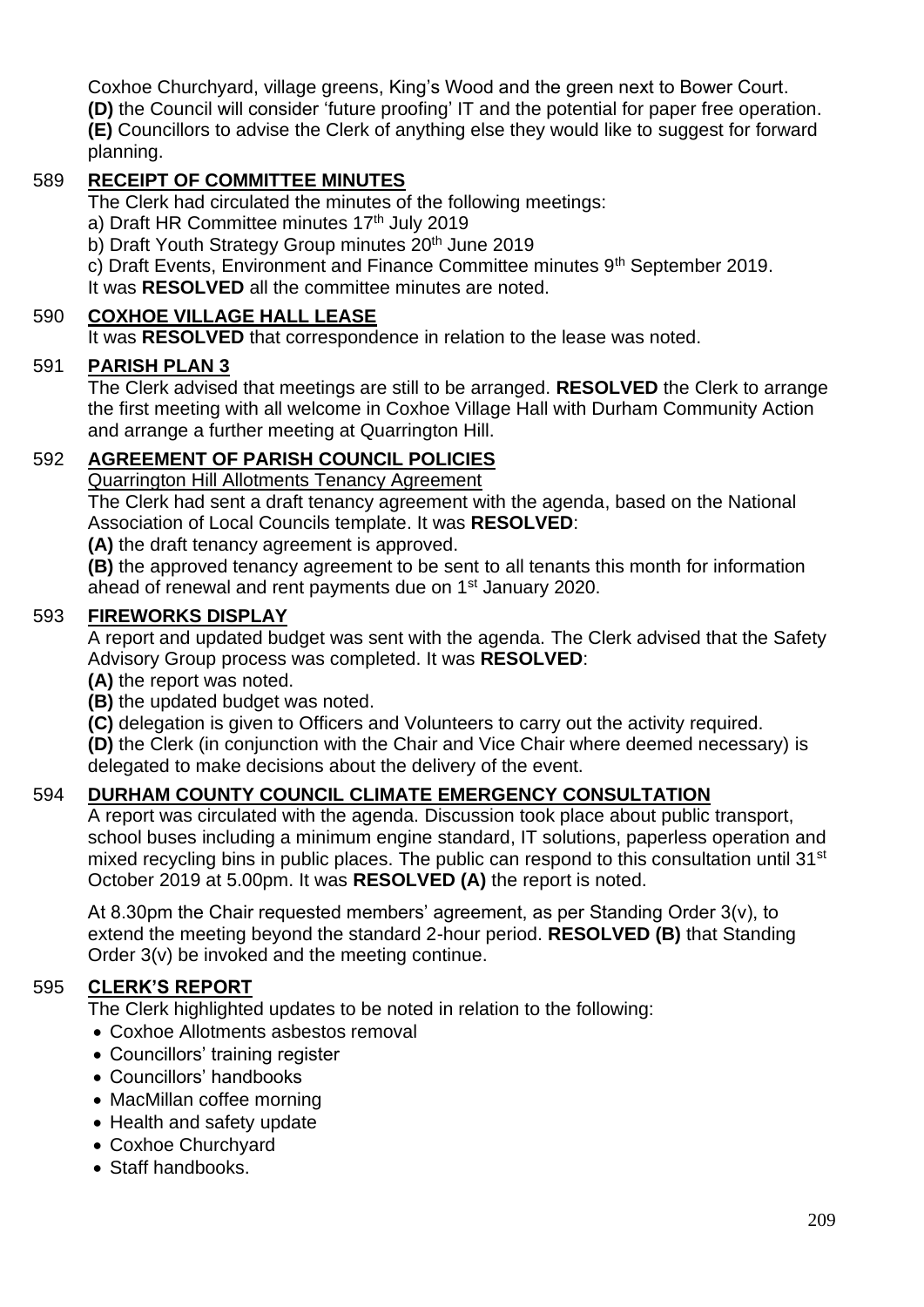**RESOLVED (A)** the Clerk to send a letter of thanks to the organiser of Coxhoe Village Hall's MacMillan coffee morning.

Cllr Simpson said Remembrance wreaths will be ready soon and that the trees in the Churchyard are overgrown and that the County Council is to cut them back.

Cllr Pounder asked about the proposed seat at Quarrington Hill and the Clerk said she needs to make further investigations.

The Clerk had identified the priorities of Officers for the next month in this report. **RESOLVED (B)** the Clerk's Report is noted.

## 596 **YOUTH PROVISION**

Youth Worker Report

The Senior Youth Worker had submitted a report which was sent with the agenda. It was **RESOLVED (A)** the report is received and noted.

#### **Playgroup**

The Clerk advised that the baby massage course is running; the volunteers running it are working hard together to deliver the sessions and that the playgroup consultation on the Parish Council's website closes on 9th October. The following were **RESOLVED**: **(B)** the update is noted.

**(C)** playgroup will run as normal once baby massage is complete.

**(D)** the Council to review the consultation results and provision at its November meeting.

## 597 **PLANNING & CORRESPONDENCE REPORT**

#### **Planning Requests**

| <b>Application</b><br><b>Number</b>      | <b>Applicant</b>                | Location                                                                          | Proposal                                                                                                                                                                                           | <b>Electoral</b><br><b>Ward and</b><br><b>Parish</b> | Case<br><b>Officer and</b><br><b>Expected</b><br><b>Decision</b><br><b>Level</b> |
|------------------------------------------|---------------------------------|-----------------------------------------------------------------------------------|----------------------------------------------------------------------------------------------------------------------------------------------------------------------------------------------------|------------------------------------------------------|----------------------------------------------------------------------------------|
| DRC/19/00359<br>16.09.19                 | Keepmoat<br><b>Homes</b><br>Ltd | Land To<br>The<br><b>North</b><br>East Of<br><b>St Marys</b><br>Terrace<br>Coxhoe | Re-discharge of<br>Condition 11<br>(Construction<br>Management Plan)<br>pursuant to<br>planning permission<br>DM/15/01692/OUT<br>to take account of<br>amended<br>Construction<br>Management Plan. | Coxhoe<br>Cassop-<br>cum-<br>Quarrington             | Colin<br>Harding<br>Delegated                                                    |
| DM/19/02248/FPA<br>$23.09.19 -$          | Keepmoat<br><b>Homes</b><br>Ltd | Land To<br>The<br><b>North</b>                                                    | Replan of part of<br>permission<br>DM/15/01692/OUT                                                                                                                                                 | Coxhoe<br>Cassop-                                    | Colin<br>Harding                                                                 |
| <b>Strategic Team</b><br>DM/19/01781/OUT |                                 | East Of<br>St Marys<br>Terrace<br>Coxhoe                                          | (and reserved<br>matters approval<br>DM/17/01166/RM)<br>comprising an<br>addition of 21 units.<br>(Total of 211<br>dwellings)                                                                      | cum-<br>Quarrington                                  | Committee                                                                        |
| DM/19/01781/<br><b>OUT</b>               | Mr David<br>Head                | Garage<br>And Yard<br>To The<br>Rear Of 1<br>To 2                                 | <b>Outline Planning</b><br>Permission with all<br>matters reserved for<br>the demolition of<br>existing buildings<br>and the erection of                                                           | Coxhoe<br>Coxhoe                                     | Paul<br>Hopper<br>Delegated                                                      |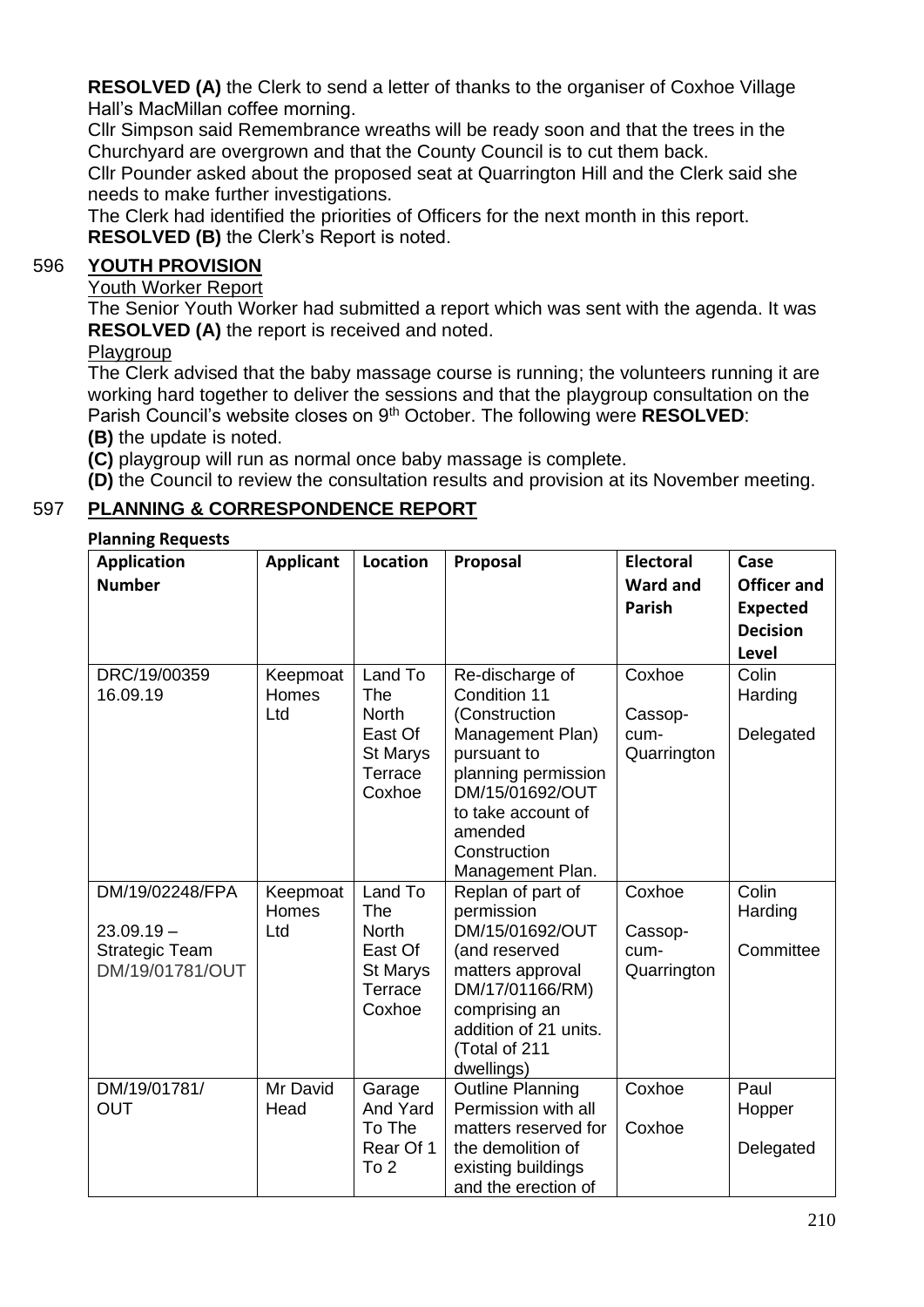|  | Linden<br>Terrace<br>Coxhoe<br>DH64DT | 9 No. dwellings<br>(Amended<br>Description) |  |  |
|--|---------------------------------------|---------------------------------------------|--|--|
|--|---------------------------------------|---------------------------------------------|--|--|

#### DRC/19/00359 Land To The North East Of St Marys Terrace Coxhoe **RESOLVED (A)** the Council has no comment to make.

DM/19/02248/FPA Land To The North East Of St Marys Terrace Coxhoe

**RESOLVED (B)** the Council takes a neutral stance on this application but comments that the increase in housing density will increase the amount of cars and reduce the available parking, and will impact on the estate and the surrounding areas.

#### DM/19/01781/OUT 1-2 Linden Terrace

A revised application had been submitted to the County Council. It was **RESOLVED (C)** the Parish Council, further to its previous objection, objects to this revised application on the grounds that the town houses are too close to Linden Terrace and will affect the amenity of the houses and bungalows they look out onto. The Parish Council would prefer, if this development were to be approved by the County Council, that there were four bungalows instead of the proposed townhouses and that these were on the same alignment as the four houses in the original application's site proposal.

#### **Approved Decisions**

| Application   | Applicant | Location                                                        | Proposal                     |
|---------------|-----------|-----------------------------------------------------------------|------------------------------|
| <b>Number</b> |           |                                                                 |                              |
|               |           | DM/19/00575/FPA   RN Foord and Son   Hill Top Farm Front Street | <b>Agricultural Building</b> |
|               |           | Quarrington Hill Durham DH6 4RB                                 |                              |

#### **RESOLVED (D)** the approved decision is noted.

#### Integra 61 Warehouse Plans

Images of proposed warehouse plans were circulated with the agenda. **RESOLVED (E)** the council notes the plans.

#### **Correspondence Received**

|                | <b>Received From</b> | <b>Summary</b>                           |
|----------------|----------------------|------------------------------------------|
| $\mathbf{1}$   | <b>DCC</b>           | Beautiful Durham Awards Evening 03.10.19 |
| $\overline{2}$ | Coxhoe Athletic FC   | Dog Waste Commercial Road                |
| 3              | <b>CDALC</b>         | Durham Savers and Switchaid              |
|                | 4 DCC                | King's Wood                              |
| 5              | <b>CDALC</b>         | <b>CDALC AGM</b>                         |
| 6              | <b>CDALC</b>         | DCC Climate Emergency Consultation       |
| 7              | <b>CDALC</b>         | Chairmanship Training Course             |

Members **RESOLVED (F)** the correspondence is received and noted.

#### **Bulletins received**

|                | <b>Received From</b> | Summary                         |
|----------------|----------------------|---------------------------------|
| 11             | <b>NALC</b>          | Chief Executive Bulletin        |
| $\overline{2}$ | <b>NALC</b>          | Chief Executive Bulletin        |
| 13             | <b>CDALC</b>         | <b>Chief Executive Bulletin</b> |
| 4              | <b>NALC</b>          | NALC Newsletter                 |
| 15             | <b>NALC</b>          | <b>Chief Executive Bulletin</b> |
| 6              | <b>NALC</b>          | <b>NALC Newsletter</b>          |